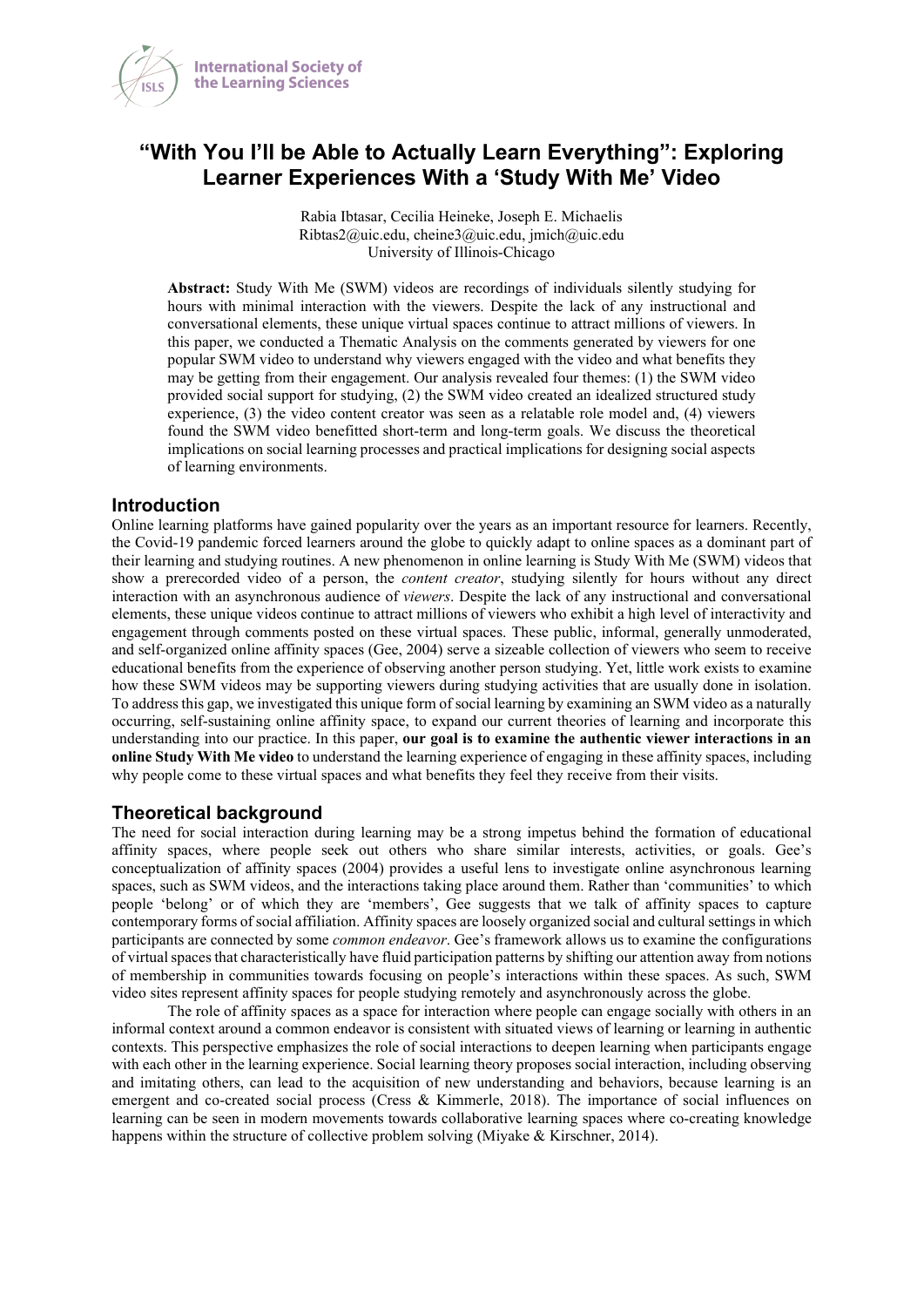

A unique form of social learning exists, where the social interaction occurs passively rather than actively, as in the case of learning in the presence of others. For example, students get together to study in shared spaces, such as libraries, without necessarily sharing any materials or interacting with each other directly. Researchers have shown that some students prefer studying with their friends at libraries because they enjoy their companionship and because simply being in the proximity of others helps their concentration (Bersani et al., 2013). Similarly, research on co-working office spaces such as WeWork, suggests that the passive social presence of others and watching other people working, may lead to increased productivity by improving motivation to work and by providing a sense of energy (Swezey & Vertesi, 2019). In this way, passive social experiences can positively influence learning by supporting motivation or self-regulation, where the structure of a learning space, modeling of good habits, and the implicit and explicit encouragement from others can influence activity (Winne 1995). While some research has been done to establish these passive social influences on learning and behavior, few studies examine why people choose to engage in these behaviors and what benefits they feel they receive.

Online learning platforms are a unique educational medium that provide opportunities for 'anytime/anywhere' learning. Videos as instructional tools have become a prominent approach to online learning, particularly during the Covid-19 pandemic, where videos can be quickly delivered as educational content to millions of viewers on an impressive array of topics. For example, Khan Academy is a leading free online resource that offers instructional videos and materials on hundreds of topics, from math to history, to over 48 million users in over 190 countries (Khan Academy, 2021). These sites can act as a resource for student's self-directed learning, including goal-setting, creating strategies to achieve those goals, and then evaluating those goals (Suciu, 2020).

YouTube represents the most prominent site for hosting educational videos, covering topics from cooking, home improvement and language learning, to geometry, rocketry, and physical education. Commonly these videos include instructors who discuss a topic or demonstrate a skill or technique. YouTube's platform also offers social networking features (Ellison & Boyd, 2007), where its text-commenting facility introduces a resource beyond the content in the videos. YouTube comments provide a space for coherent textual interaction around each video where multiple viewers can engage in asynchronous conversations (Boyd, 2014; Burgess & Green, 2009). These viewer interactions about and around the videos make YouTube an important online space where content is continuously bring transformed through people's ongoing social interactions through reading or posting comments. The use of YouTube as a *social* networking site has implications for how studying with SWM videos may be transformed into a social activity, even though it is at face a passive activity.

Research has shown that the design of environmental and structural features impacts learning and behavior (Taylor, 2009). SWM videos vary widely in their designs including synchronous or asynchronous sessions, the number of people present in the video, length of the videos, background features and whether the video creator speaks out loud or faces the camera. Often SWM content creators make a series of videos over time that are hosted at a YouTube *channel* that presents a curated list of studying videos. The use of these SWM videos as studying tools has exploded over the past few years with many content creators routinely attracting millions of views per video. Thus, SWM videos have emerged as a common learning resource and affinity space for students across the globe that warrants examination within the larger context of learning sciences and educational research.

We have found two early studies of SWM in the literature that have utilized interview data from the viewers and content creators to offer some insight into how people use the videos and the content creator's perspective in making these videos. This early research on SWM studying suggests that viewers are able to personalize ambience at a low cost through their selection of specific SWM videos and get emotional support during their studying (Lee et al., 2021). Additionally, the content creators were motivated to produce content because they sought supervision and connection with others during their studying activities (Wang & Zhang, 2021). However, as research on SWM is limited, we believe an in-depth examination of the content creator's and the viewers' authentic interaction via comments further inform our understanding of SWM as a learning environment and offer insights about theory and practice of learning in affinity spaces and of socially situated learning more generally. These *interactions* within the SWM affinity space, constantly modify and transform the content and space providing a rich source of people's perspectives and social interaction. Through examining these interactions, our goal is to explore *why* users are drawn to studying with these videos, *how* they interact with each other, and *what* outcomes viewers achieve with their studying. Specifically, we ask the Research Question: **Why do viewers view, study, and engage with SWM videos, and what benefits do they believe they get from interacting within this space?**

#### **Method**

For this study, we selected a single YouTube SWM video, posted in 2017, from a popular video content creator who has posted dozens of videos on their YouTube channel. This video was chosen as representative of highly regarded SWM, because it has over 7 million views, a significant number of likes (104,667), relatively few dislikes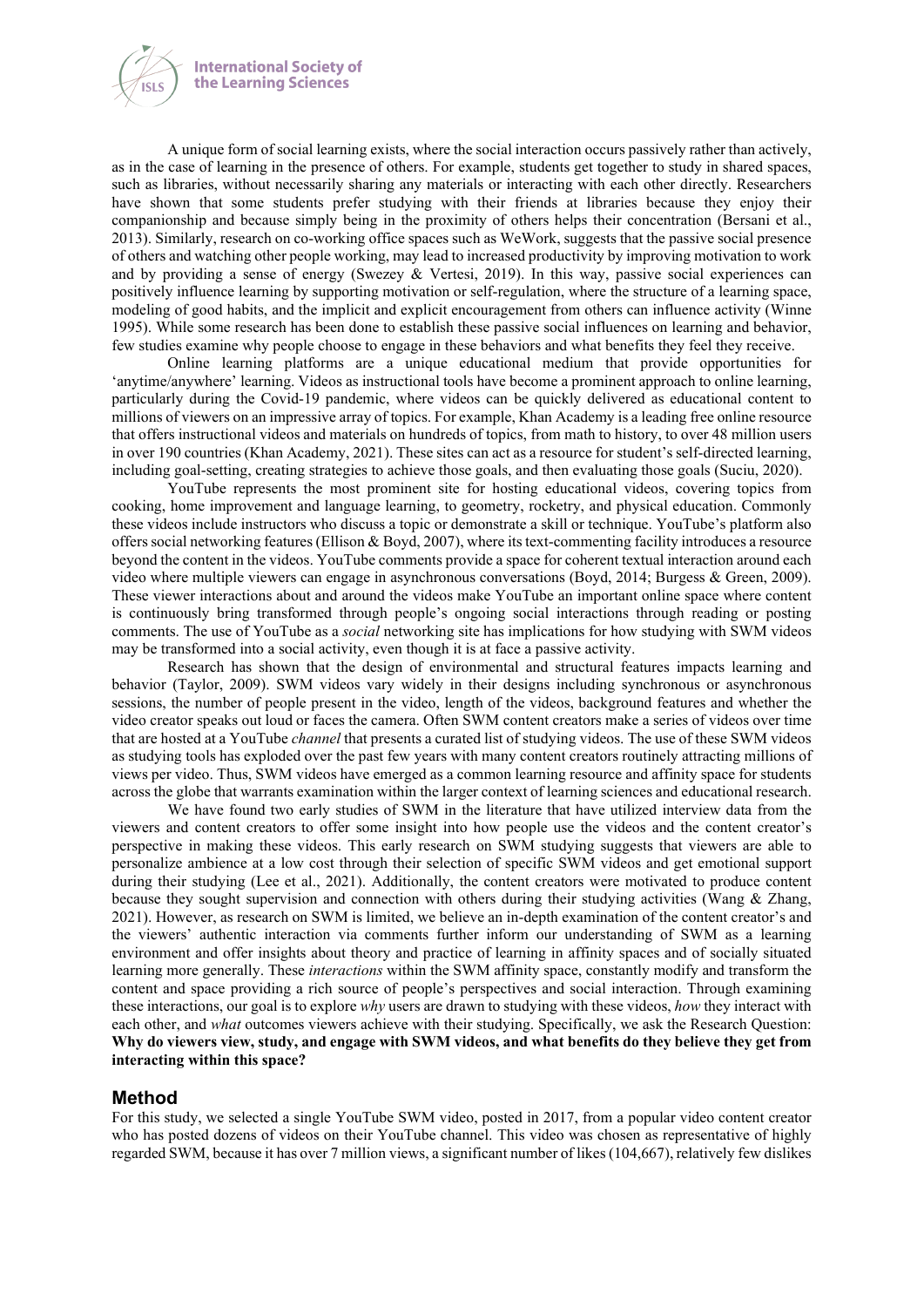

(2,178) and a large number of comments (4,350) that provide a rich set of viewer responses and interactions within the video space. In this video, the video content creator engages in structured studying, their gaze turned away from the camera, accompanied by a curated music playlist in the background. The video is structured utilizing the pomodoro technique, a time management strategy that breaks down a large task into a series of smaller tasks. This video is 2 hours and 32 minutes long, with timed pomodoro study segments of 25 minutes followed by a 5-minute break. The content creator has a simple study space with minimal décor (See Figure 1). During the video, the content creator can be seen highlighting a book, taking handwritten notes, and reading on her laptop. While the angle of the video switches throughout the video, from the side of her desk to the upper corner of her desk, the content creator never engages in any direct interaction with viewers.



Our analysis began by downloading all 4,350 comments verbatim from the SWM video post. Next, we removed any indecipherable or irrelevant comments, such as advertising or random symbols. We then conducted a Thematic Analysis (Braun et al., 2016) to analyze the content of the comments. We began with a process of open semantic coding on a subset (20%) of the data and used the semantic codes to generate a series of latent axial codes. The final set of axial codes was defined and reviewed by the three authors and one additional research assistant to resolve conflicts, and then applied to the entire dataset. All four researchers used these codes to iteratively propose and refine emergent themes, and finally reached consensus on four themes that reflect the viewers beliefs and interactions within this SWM affinity space. We present each theme, along with evidence from viewer comments, as quotes, to support those themes below. Quotes are attributed to the comment number from that post, and abbreviations and misspellings left unedited to capture the poster's actual comment accurately.

We reviewed the video and YouTube comments according to the Ethics of Using Social Media Data in Research Framework (Townsend & Wallace, 2017). Based on this framework, we determined that the video and comments were reasonably expected to be observed by strangers, that the participants were typically university students who do not represent a vulnerable population, and that contents of the video and comments did not contain sensitive subject matter. Based on recommendations from Townsend and Wallace, we chose to anonymize the viewer usernames by attributing quotes to the comment number rather than usernames and blur the content creator's face in our illustration of the SWM video.

#### **Results**

We found that viewers seemed to build a robust social environment in the SWM affinity space where they often described their feelings, reported their achievements, and engaged in a form of social connection making with the video creator and other viewers through the posting of comments. For example, one viewer explained the many benefits they felt they received from engaging with the SWM video over a period of several years:

After 4.5 years, I have finally graduated with my bachelors degree. I finished finals a week ago and I wanted to come back by and thank you for making this video. I watched this video countless times and studied "with" you when I didn't think I could possibly get it all done by the deadline. Endless cramming and work on assignments can be lonely stuff, so it was nice to have it feel like someone was there working hard alongside me. Thank you for studying with me all those times  $\bigcirc$  (#2969).

Detailed comments like this were frequent and demonstrate that the SWM video deeply impacted viewers' studying experiences to the extent that they felt compelled to return to the affinity space and express their appreciation towards the video creator. Our analysis of the video comments resulted in four major themes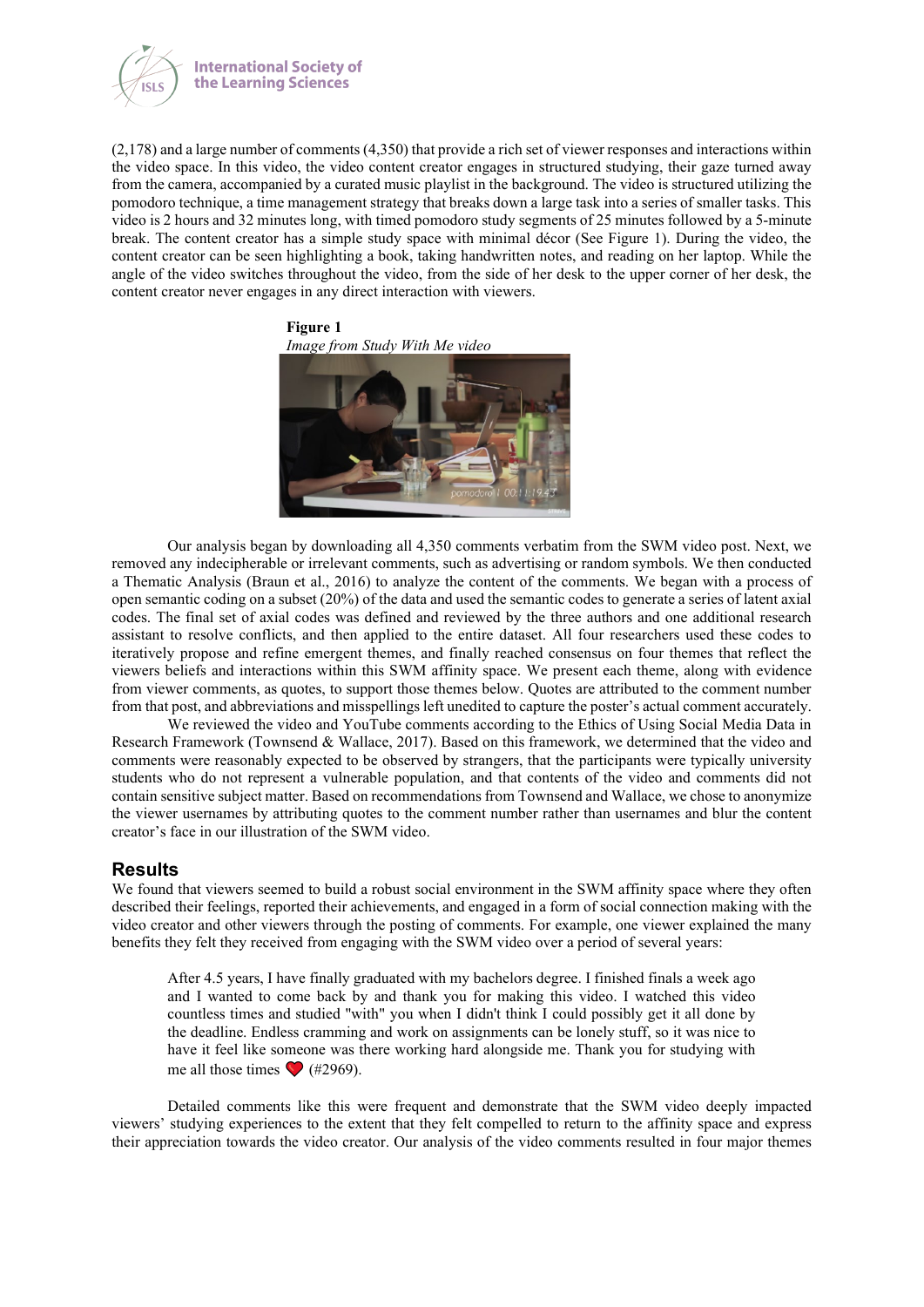

that help us understand why viewers engaged with this SWM video: (1) the SWM video provided social support for studying, (2) the SWM video created an idealized structured study experience, (3) the video creator was seen as a relatable role model and, (4) viewers found the SWM video benefitted short-term and long-term goals. We describe each theme below supported by direct quotes from the SWM video comments.

#### Theme 1: The SWM video provided social support for studying

Our analysis showed that viewers felt the SWM video provided social support to viewers in three main ways, including: (1) the video made viewers feel less lonely, (2) the video site provided a space for social connection making, and (3) the digital presence of the content creator felt like they were actively studying with someone.

First, viewers directly described their experiences with using the SWM video as making them feel less lonely while studying. Viewers often explicitly stated that they were dealing with loneliness while studying such as saying, "This video has been so helpful in keeping me motivated and on track (and not dying of loneliness. I haven't actually spoken to anyone all day)" (#0053). Viewers indicated how watching the video helped them get through emotional or difficult phases in their school life when they felt "extremely alone" and "feeling like I had no friends" (#2299) or through particularly challenging personal times during Covid such as, "I'm watching this as I'm trying to get use to uni life and coping with my mental health… it helped so much especially during quarantine times where no one is around." (#2596). Specifically, viewers wrote they experienced feelings of togetherness during their viewing experience, saying "even though we are studying separately we are all in this together" (#1372) and "love the we're in this together vibe." (#0198).

Second, these feelings of togetherness appeared to be directly supported by the way viewers used the SWM space for social interactions with other viewers. These interactions were often similar to what you might observe in an in-person physical study session or study group, and sometimes included responses to comments from the content creator or led to detailed exchanges between viewers. Viewers asked questions, such as, "Would you mind if i ask you to tell me the name of the song at the very beginning  $(\sim 04:11)$ ?" (#0218), made suggestions, such as, "would you mind putting in a tiny bell or something at the end of each session?" (#0333), or added compliments, like the "music is superb" (#0276). Some viewers even added humor, for example, "Who's working to exams and drinking coffee like water like i do?"  $(\#0117)$  that would draw responses, like "This is barely the first week of the term and i am already doing this hahaha" (#0117-3). Many times, viewers stated they spent time reading other people's comments, "Spending my 3-5 minutes reading YouTube comments LOL" (#0643), indicating that the comment section played a social role for viewers. These types of comments demonstrate a way that viewers were reminded they were not the only ones using the video to study making them feel less isolated. These social comments may have provided viewers a break from focusing on their activity and played a role like the conversational snippets people experience in an in-person study session. Additionally, viewers connected through reflections of their own cultures and their opinions and beliefs about school systems and studying patterns. For instance, one viewer responded to a comment that elaborated on studying habits in a viewer's home country, South Korea, by saying, "I am from Nigeria and I can say it's almost similar. You're to study without failing. I'm in uni now and it's by far the hardest task to survive especially when you have lecturers who are not willing to be merciful and make it harder for you" (#0058-19). Overall, viewers engaged socially through comments and this likely helped foster a sense of community and togetherness in the SWM affinity space.

Third, viewer comments suggested that they felt like they were actively studying with the content creator and with other viewers who were watching the video. For example, one viewer commented about studying with other viewers when they said, "It's really nice to be streaming and knowing others are watching or to watch others working. It's like having a friend study with you :)" (#0210). Similarly, a viewer elaborated that they had difficulty studying alone but because of the SWM video they had access to social support remotely, and finished by saying, "studying 'with' someone helps so much" (#1362). Furthermore, viewers brought up the issue of struggling with concentration and described how the digital presence of the video creator provided a support mechanism in terms of monitoring behaviors. For example, one viewer explained that their ADHD condition made it difficult to concentrate but they were able to receive support through the SWM space as they "need some one to monitor me or some to work with" (#1239-1).

Viewers referred to the content creator as their "study buddy" (#008) and described how the content creator helps avoid distraction and instilling beliefs that they could accomplish their tasks. For example, one viewer said, "studied "with" you when I didn't think I could possibly get it all done by the deadline" (#2969), and another said, "When I study, i would usually get distracted very easily. But when i study with you i am able to finish revising so many things in a day" (#2336). Additionally, viewers felt the content creator's digital presence provided social and mental support to help with loneliness. Viewers said, the content creator helped them "get through the toughest and hardest times … you made me feel that someone is here and struggling too"(#2545) and made them "feel like I am not alone and like someone else is making sure that I am studying" (#0400). Thus, the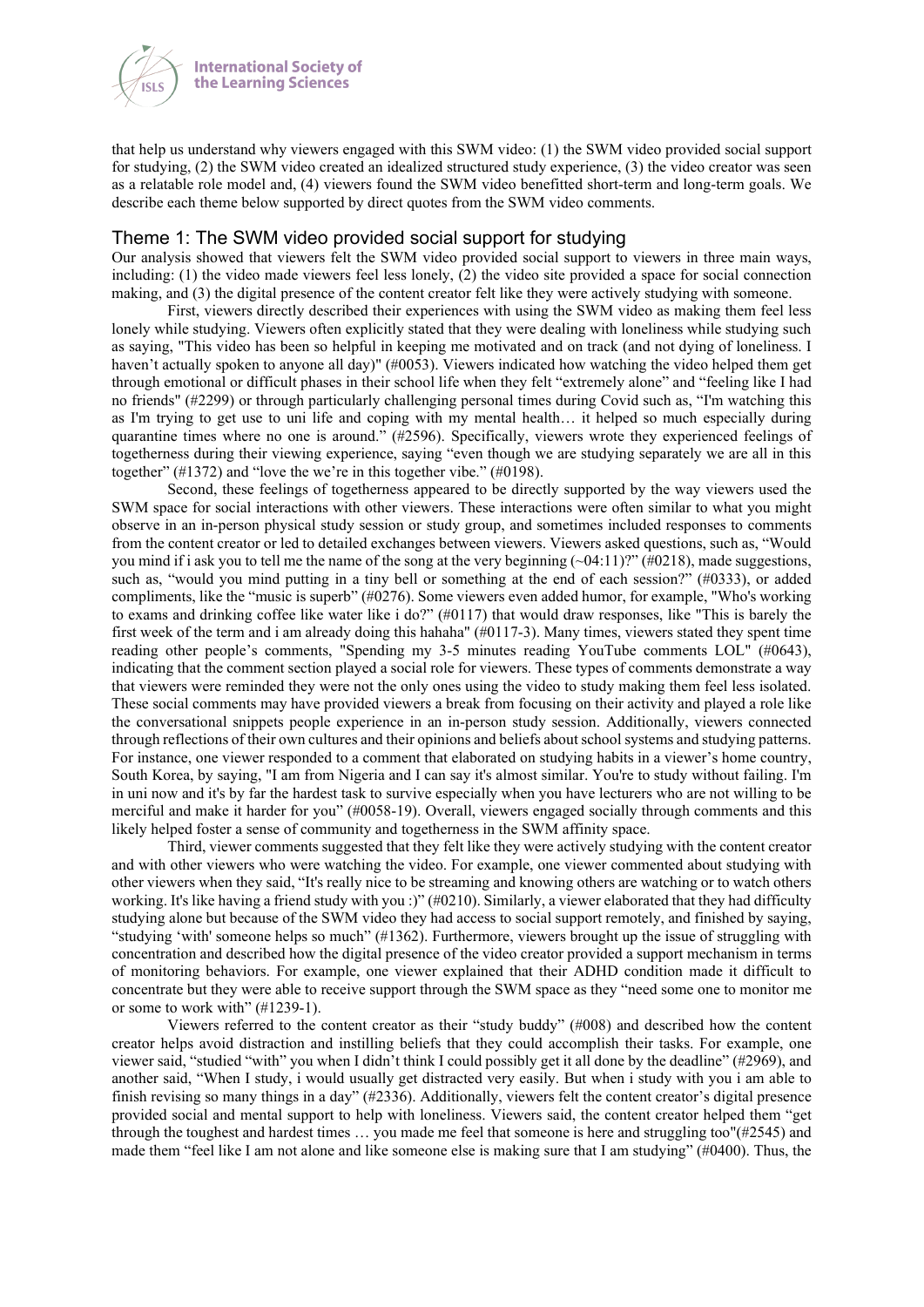

asynchronous nature of the SWM space seems to allow a unique type of controlled and passive social interaction where viewers can feel socially connected to others and experience a sense of actively studying with someone without distraction.

#### Theme 2: The SWM environment created an idealized structured study experience

In addition to the social supports, viewers found the SWM video was helpful in generating an ideal mood for studying in two ways, by creating (1) a structured studying experience using the pomodoro technique, and (2) an idealized setting through different environmental features.

The Pomodoro technique utilized by the content creator was lauded as providing necessary structure to the studying process leading to increased levels of productivity. The viewers found that the structure helped them to "work much more efficiently" (#1291) and that the technique is a "great choice for me, because I'm this type of person, who needs to have many little breakes" (#0596). Viewers commented that the length of the pomodoro sessions helped them to remain focused, such as, "First time in my life - studied for 2.5 hrs" (#0382), create a routine where they could "study regularly"(#0399), and effectively incorporate breaks into their study sessions, such as, "The day before tests I'm always in let me get all I can get info mode, so I always forget to take breaks, but this reminds me to take breaks so I absorb the information and not feel overwhelmed" (#0435).

Viewers frequently credited environmental elements, such as the music, movements the content creator makes during studying, the soft lighting in the video and the content creator's cat, as creating the ideal setting for studying, but these were not all universally liked. Often viewers would refer generally to the calming nature of the environmental features, such as one viewer who said, "having a low work ethic and anxiety means that it's always been quite difficult for me to focus. These helped so so much to calm my nerves and keep me on track" (#0708). For others, they specifically mention features, including the music that was often credited as setting the right mood for viewers who commented that the music "is so calm yet give you the push" (#1384), "switches my mind and mood to study" (#0836), and "makes homework enjoyable" (#1154). One viewer said, "I really felt alone when studying by myself but hearing the music and knowing you were studying too gave me motivation," (#1340) indicating that the music enhanced the motivating feeling of working with someone. Music was such a significant element in the video that comments commonly referred to the precise point in the video that helped them study, such as comments that said, "suddenly at 58:18, it was like my books hypnotized me to study more"  $(\text{\#}0671)$ , and "at 35:45 the music really helped my studying" (#0606).

Viewers credited small movements of the content creator as supporting a studying atmosphere. For example, "the paper turning or the book flipping that just put you in the studying mode" (#0045). For some, the content creators' pet cat added to the setting, being referred to as "a great supervisor" (#1004) and described as giving "me so much motivation!" ( $#0906$ ). The lighting in the video was described as creating the right mood as one viewer pointed out, "think the environment and the lighting she study in makes these videos perfect" (#1836). Moreover, these environmental elements induced feelings of calmness in viewers who said the video was "the most peaceful and calm study session" (#2601), helped to "wash away the anxiety" (#0285) and "calm my nervous distraction attacks" (#0361). These comments suggest that rather than the novelty of the video scene, it was the sense of calm and focus supported by the environmental elements in the video that led viewers to repeatedly return to this video during studying, as viewers indicated they "watched this video countless times" (#2969).

Finally, while most viewers felt that the video environment played a positive role by enhancing their studying experience, some described the same features as having a negative effect on them. For instance, viewers pointed out that the music choice was "a little too intensive for studying" (#0274) and the "music and the rhythm is distracting me from concentrating" (#0386). Similarly, some viewers felt the presence of the cat in the video was a source of distraction for them, and they "literally cant stop looking at the cat and not studying" (#0023-1).

#### Theme 3: The content creator was seen as a relatable role model in the affinity space

We found that video comments frequently referred to the content creator as a relatable role model in two ways, including: (1) she was inspiring and motivational because she embodied the characteristics of the ideal study partner, and (2) she was viewed as a study expert to that could offer studying advice.

First, viewers described in detail how the content creator's studying habits inspired and motivated them. For example, one viewer said, "you seem so focused, that is good and inspiring some how" (#0059) and "seeing you study for that long motivates me to study extra" (#0246). They often described the content creator as someone who embodied the characteristics of the ideal study partner. For example, one viewer said, "sometimes it's great to have someone as motivated as you to keep you going and help you stay disciplined" (#0216). Viewers frequently pointed out the content creators' specific positive study behaviors such as her ability "to study like this without even touching your phone or spacing out while in pomodoro" (#1173), to have "no distraction, no texting, no messages" (#1334), and displaying exemplary behaviors such as, "reading and typing on the laptop at the same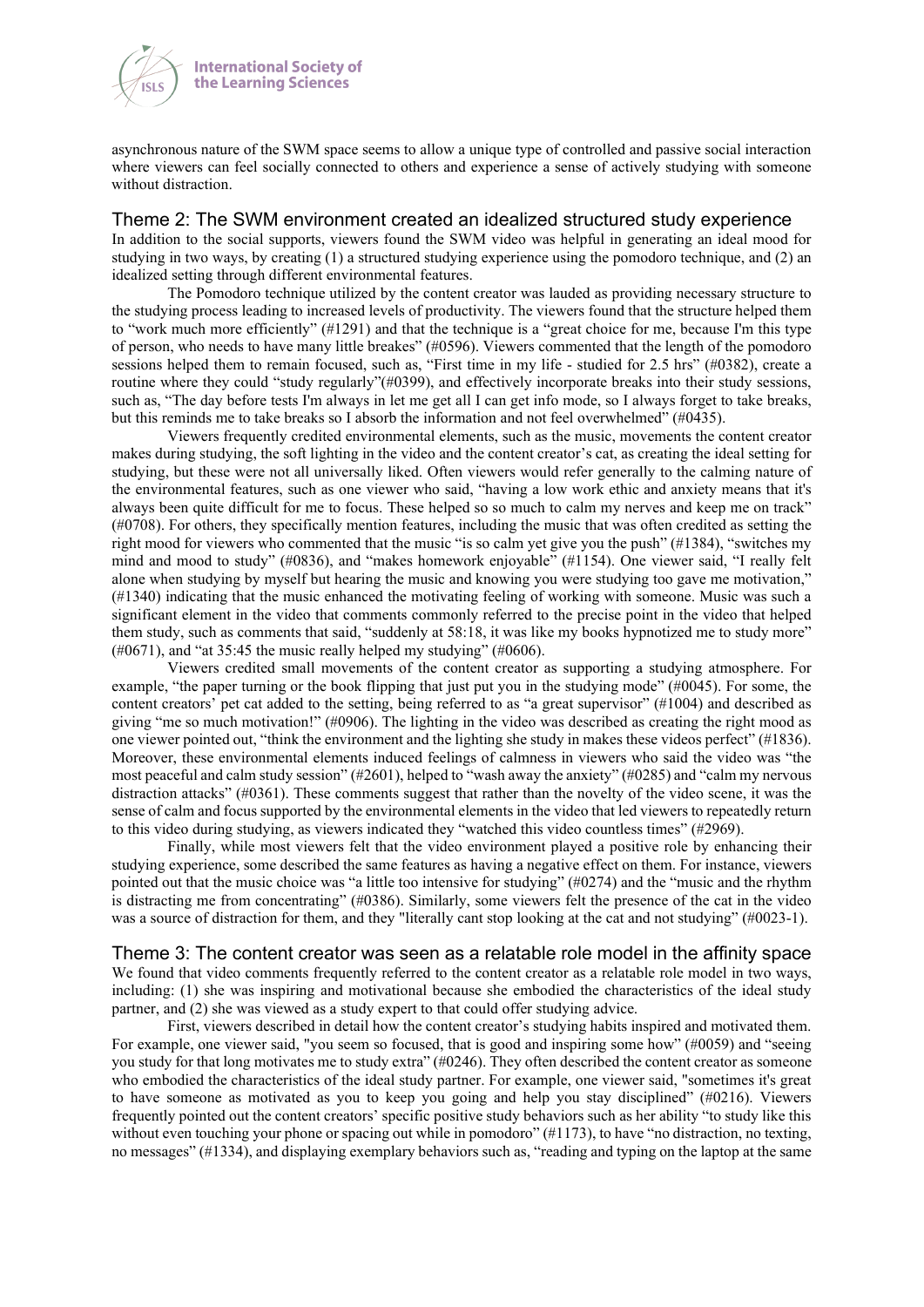

time" (#0783) and "if you can keep going so can I!"(#0613). Viewers who identified themselves as students in medical disciplines in the comments found the content creator particularly relatable. For example, one viewer said, "The process of becoming a doctor is the hardest thing I've ever done and I just keep wanting to give up. You are about 3 years ahead of me but watching you go through the process (and your struggles along the way) make me feel less alone now that I see where you are" (#1183).

Second, viewers saw the content creator as a study expert and sought advice from her on general study questions. For example, viewers asked for "some study tips and tricks that will help during exam time"(#0081) and "any tips with textbook use?" (#0110). They also sought elaboration on particular techniques such as "a specific method for retaining information" (#0083) or dealing with issues while studying such as "I don't how to deal with my studying if i got problem in life, in that case, I have no idea to concentrate on my study. Hope to get advice" (#0196). These comments suggest that the content creator took on a role that is more significant than a silent study partner. The posted comments showed evidence that viewers perceived the content creators' discipline and good study habits as something to be modelled. For instance, one viewer said "I wish I have the same discipline that you have" (#1936) and another shared, "I have huge problems with discipline and concentration…whenever I start to look around and procrastinate I see you and I'm like "Uhh, I really should be studying" and get back to it" (#1429). These comments help us recognize that the content creator was seen as a role model who motivated the emulation of similar behaviors in the viewers.

#### Theme 4: Viewers found the SWM video benefitted short-term and long-term goals

Our final theme demonstrates how the SWM video was used by viewers as a tool to: (1) provide focus and motivation while studying in the short-term, and (2) help them accomplish measurable short and long-term achievements.

Our analysis suggests that the SWM video helped viewers self-regulate as the content creator's presence, albeit in an asynchronous video, played a role in engaging with the video. They explained that seeing the video creator studying hard and concentrating had a positive effect on the amount of time they studied. For example, one viewer said, "For 21 years i could not study. Now for 2 days i'm studying with you and time flies!"(#0168). Others felt the video broke their "procrastination cycle "(#1053) to improve their productivity, such as comment #2601 that stated, "Math would normally take me about 3.5- 4 hours to solve 95 questions but today I finished 95 questions in 1 hour!!!". Moreover, viewers expressed that the SWM video made them feel accountable such as, "it's nice to study "with" someone so i feel like i'm being held accountable when i get off track" (#0292). In these ways, viewers express short-term benefits of improving concentration, productivity, and accountability.

Viewers also attributed visits to the SWM video as helping them in accomplishing specific measurable achievements in the short and long term. Describing the benefits for short-term achievements typically including exams and course work, including "finishing my general chem 1 lab report" (#0302) and "passed my Organic chemistry exam" (#0596). These comments illustrate that viewers turned to the SWM video as a support for their learning in particularly stressful times for high stakes exams and assignments. Additionally, viewers credited the SWM video in helping them achieve more long-term objectives such as completing classes, medical school, or graduating from college. For example, one viewer had used the SWM video to "get through about two months of my EMT class and still going!" (#0655). Another viewer shared they had graduated from business school and "if it wasnt for ur videos at 5am, or midnight or 4 pm, I wouldn't have been able to study for those exams." (#0896). Similarly, another viewer said, "I just finished my bachelor degree. I would like to come back to your channel and thank you. Your videos contribute a lot to my success" (#0913). Here, these comments demonstrate how users felt the repeated and prolonged use of the SWM videos benefitted their long-term goals.

#### **Discussion**

In this paper, we set out to explore how and why viewers use SWM videos, an online asynchronous version of studying in the presence of others. We examined one YouTube SWM video to see how this virtual affinity space provides social support and opportunities for social interaction during studying activities usually done in isolation.

Our findings suggest that viewers are drawn to the SWM video to achieve short-term and long-term goals, because their studying experiences are transformed by indirect and passive social interactions, the structured studying and idealized video environment, and the positive influence of the content creator as a studying role model. Viewers found the presence of the content creator motivated them to engage in efficient, focused, and prolonged studying behavior, and described the comment space as a way of feeling connected to the content creator and other viewers who were potentially engaged in the same studying experience. We believe these findings provide important insights into the learning experiences of people as they engage in an online, asynchronous studying environment including: (1) the impact of indirect and controlled social interaction on learning, motivation and studying behavior, and (2) the importance and affordances of environmental and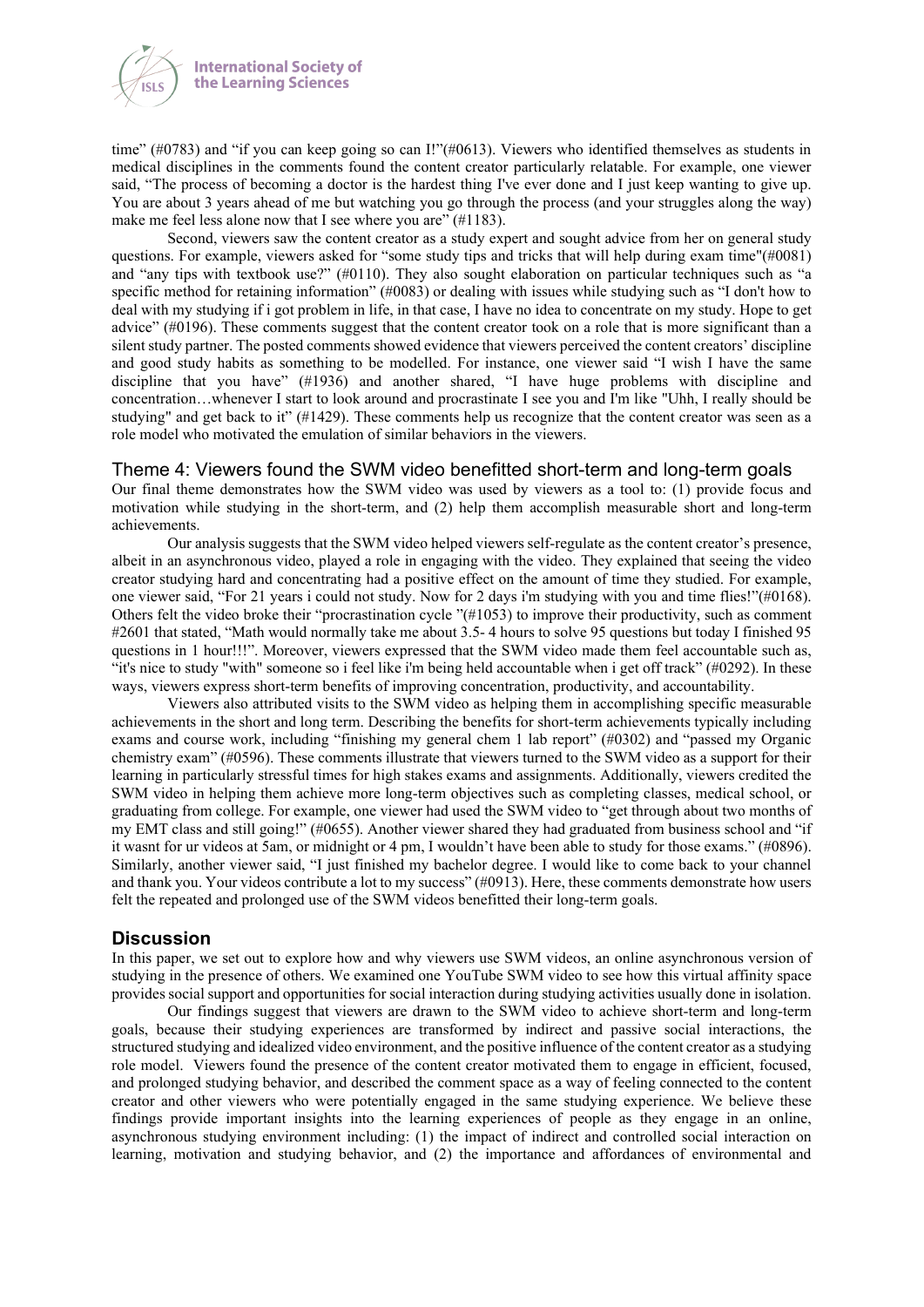

structural features in these learning environments. Here we discuss how our results support and expand on prior work and explore the practical implications of these findings.

First, our findings suggest that social engagement was critical to many of the viewers of the SWM videos, and that people participated in these asynchronous online spaces to find a social space to study. This indirect social interaction took two forms, one as a feeling of collective activity with other viewers, and the other as a passive studying experience with the content creator. Viewers made connections to others across the globe by posting about specific goals and outcomes and sharing their study habits, such as their difficulty in studying for long stretches of time or being easily distracted when studying by themselves. As in prior work, these goal-stating comments and sharing of practices, as self-reflections, can help viewers practice metacognitive skills that are beneficial to self-regulation during their learning experience (Winne, 1995). The results also indicate that the SWM affinity space filled an important gap in viewer's studying experiences by allowing them to access this social space at any time of the day or night, where feeling connected to others despite odd hours helped people stay motivated and focused. This on-demand social experience helped solidify the communal feeling of working with others, as seen in library study groups (Bersani et al., 2013) and towards a common endeavor, as is common in affinity spaces (Gee, 2004), but further provides flexible access to the space and social activity.

We believe that the viewers' perception of the content creator as a role model is unique in that viewers seemed to find the content creator's simple act of studying as inspirational. Viewers often commented on her exemplary studying skills, where the content creator displayed complete focus and attention by keeping her gaze on the computer screen and textbook throughout the video session. Observing the modeling of such positive behaviors by the content creator seemed to have a significant motivational effect on the viewers who wanted to emulate her. This response to the content creator's modeling may represent an important social influence on the viewers behavior. Comments that indicated the feeling of studying with someone and the benefits of seeing the content creator actively working, such as "if you can keep going so can I!" (#0613) demonstrate a type of companionship and camaraderie in the experience similar to research on in-person co-studying (Bersani et al., 2013). We were struck by how much viewers found that this modeling effect works even through a pre-recorded video, and that one well modeled studying session could benefit millions of others. These findings show the importance of co-studying and that it can be accomplished remotely and asynchronously. We believe these findings demonstrate the strength of student needs for social connections, even in passive forms, as motivation and positive social influences during learning activities.

Our second main finding shows that viewers frequently attended to environmental features, beyond the content creator's presence, in the SWM video. These environmental features included the structure of the pomodoro technique, the presence of the content creator's cat, the curated music playlist, the dim lighting, and the video creator's movements (such as highlighting text and concentrating on the computer screen) as creating an ideal ambiance for their studying experience. The elements of the video seemed to be instrumental in drawing people into this space and bringing them back repeatedly because the experience of studying with the content creator evoked feelings of calmness, motivation, and focus, as one viewer said the video "helped so so much to calm my nerves and keep me on track" (#0708). Empirical evidence in research has illustrated the importance of environmental and structural features for the design of learning environments (Taylor, 2009), and our findings help illustrate how this effect holds for asynchronous online learning environments as well. This study has practical implications for improving students learning and studying experiences and suggest that learners may benefit from the design of informal and formal learning environments that include designing for specific environmental features to evoke positive affective responses. Our findings suggest that details, such as lighting, can be influential, and should be carefully considered when creating online learning materials, such as video tutorials, but also for in-person learning spaces, particularly when students are asked to work independently.

These two findings help build on existing theory on social learning in affinity spaces by examining a uniquely passive social learning experience, the SWM video, to understand the naturally occurring, self-sustaining interactions within this space. We used Gee's framework to conceptualize affinity driven interaction in the SWM video to inform our understanding of why these spaces exist and continue to grow. Further investigations into the social interactions of viewers outside of one SWM affinity space, such as in other SWM sites, can help us understand how these affinity spaces connect, and how the movement of viewers across these spaces allows additional opportunities for connection making that support viewers studying and learning experiences. These SWM videos also inform our understanding of social learning, more generally, in demonstrating the strength of passive social influences on studying and learning, where we expand our understanding of shared learning activities (Cress & Kimmerle, 2018) to include asynchronous interaction and passive influences. The practical implications of the study point towards changing our current practices of asking and expecting students to study alone. This study shows that people have a strong social need to feel connected to others and that co-located studying, even when it's in the form of a digital presence, is beneficial to people's learning experiences.